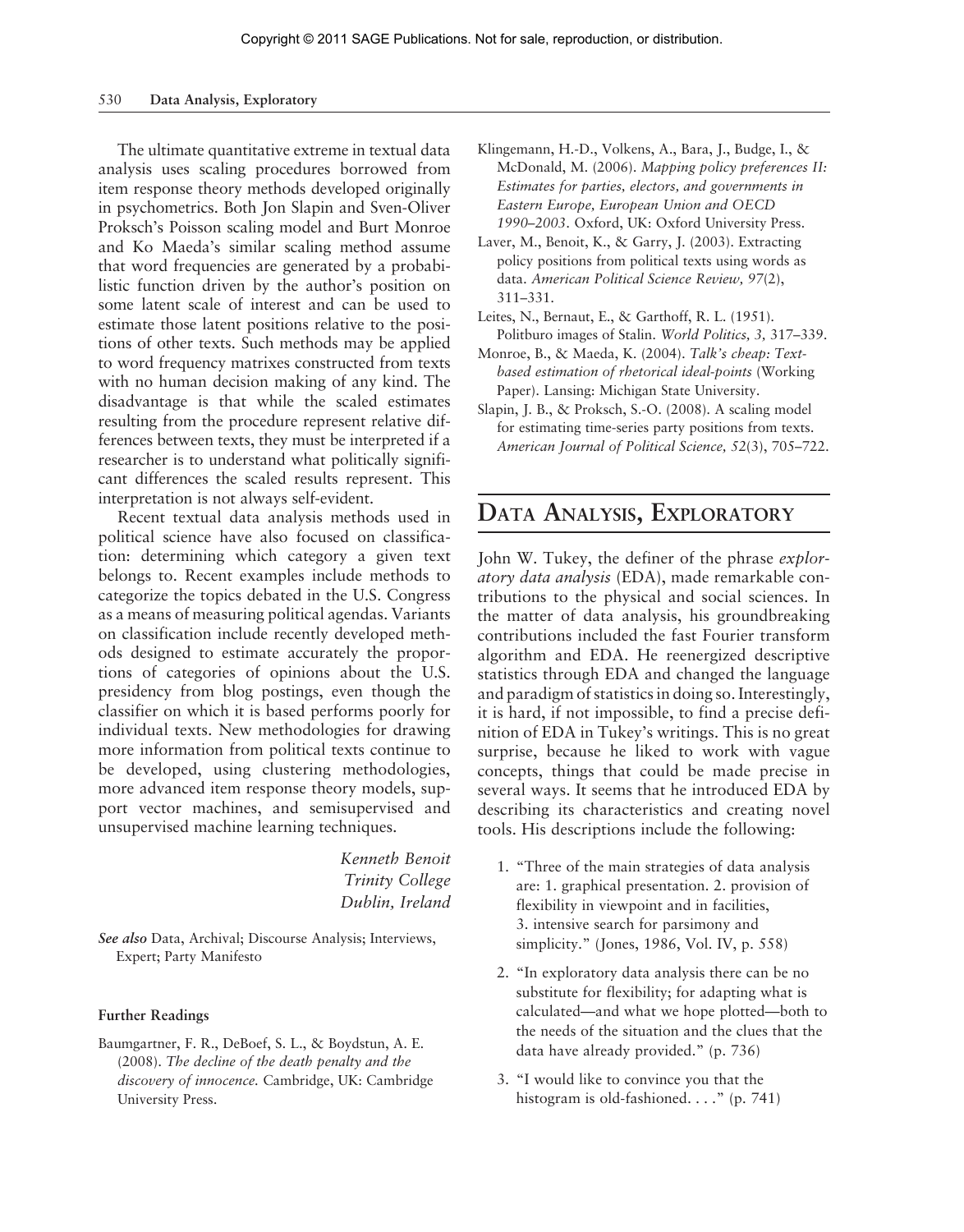- 4. "Exploratory data analysis . . . does not need probability, significance or confidence." (p. 794)
- 5. "I hope that I have shown that exploratory data analysis is actively incisive rather than passively descriptive, with real emphasis on the discovery of the unexpected." (p. lxii)
- 6. "'Exploratory data analysis' is an attitude, a state of flexibility, a willingness to look for those things that we believe are not there, as well as those we believe to be there." (p. 806)
- 7. "Exploratory data analysis isolates patterns and features of the data and reveals these forcefully to the analyst." (Hoaglin, Mosteller, & Tukey, 1983, p. 1)
- 8. "If we need a short suggestion of what exploratory data analysis is, I would suggest that: 1. it is an attitude, AND 2. a flexibility, AND 3. some graph paper (or transparencies, or both)." (Jones, 1986, Vol. IV, p. 815)

This entry presents a selection of EDA techniques including tables, five-number summaries, stem-and-leaf displays, scatterplot matrices, box plots, residual plots, outliers, bag plots, smoothers, reexpressions, and median polishing. Graphics are a common theme. These are tools for looking in the data for structure, or for the lack of it.

Some of these tools of EDA will be illustrated here employing U.S. presidential elections data from 1952 through 2008. Specifically, Table 1 displays the percentage of the vote that the Democrats received in the states of California, Oregon, and Washington in those years. The percentages for the Republican and third-party candidates are not a present concern. In EDA, one seeks displays and quantities that provide insights, understanding, and surprises.

## **Table**

A table is the simplest EDA object. It simply arranges the data in a convenient form. Table 1 is a two-way table.

## **Five-Number Summary**

Given a batch of numbers, the five-number summary consists of the largest, smallest, median, and upper and lower quartiles. These numbers are useful for auditing a data set and for getting a feel for the data. More complex EDA tools may be based on them. For the California data, the five-number summary in percents is shown in Figure 1.

These data are centered at 47.6% and have a spread measured by the interquartile range of 8.75%. Tukey actually employed related quantities in a hope to avoid confusion.

## **Stem-and-Leaf Display**

The numbers of Table 1 provide all the information, yet condensations can prove better. Figure 2

Table I Percentages of the Votes Cast for the Democratic Candidate in the Presidential Years 1952–2008

|                                                                                       |  |  |                                                                            |  | Year |  |  |  |  |
|---------------------------------------------------------------------------------------|--|--|----------------------------------------------------------------------------|--|------|--|--|--|--|
| <i>State</i>                                                                          |  |  | 1952 1956 1960 1964 1968 1972 1976 1980 1984 1988 1992 1996 2000 2004 2008 |  |      |  |  |  |  |
| California                                                                            |  |  | 42.7 44.3 49.6 59.1 44.7 41.5 47.6 35.9 41.3 47.6 46.0 51.1 53.4 54.3 61.0 |  |      |  |  |  |  |
| Oregon                                                                                |  |  | 38.9 44.8 44.7 63.7 43.8 42.3 47.6 38.7 43.7 51.3 42.5 47.2 47.0 51.3 56.7 |  |      |  |  |  |  |
| Washington 44.7 45.4 45.4 62.0 47.2 38.6 46.1 37.3 42.8 50.1 45.1 49.8 50.2 52.8 57.7 |  |  |                                                                            |  |      |  |  |  |  |

*Source:* Statistical Abstracts of the U.S. Census Bureau.

| Minimum | <br>Quartile<br>∟ower ′ | Mediar | .<br>Quartile<br>Inner | ıxımum  |
|---------|-------------------------|--------|------------------------|---------|
| 35.9    | -3.5U                   |        | OF<br>----             | $\cdot$ |

**Figure 1** A Five-Number Summary for the California Democrat Percentages

*Note:* The minimum, 35.9%, occurred in 1980 and the maximum, 61%, in 2008.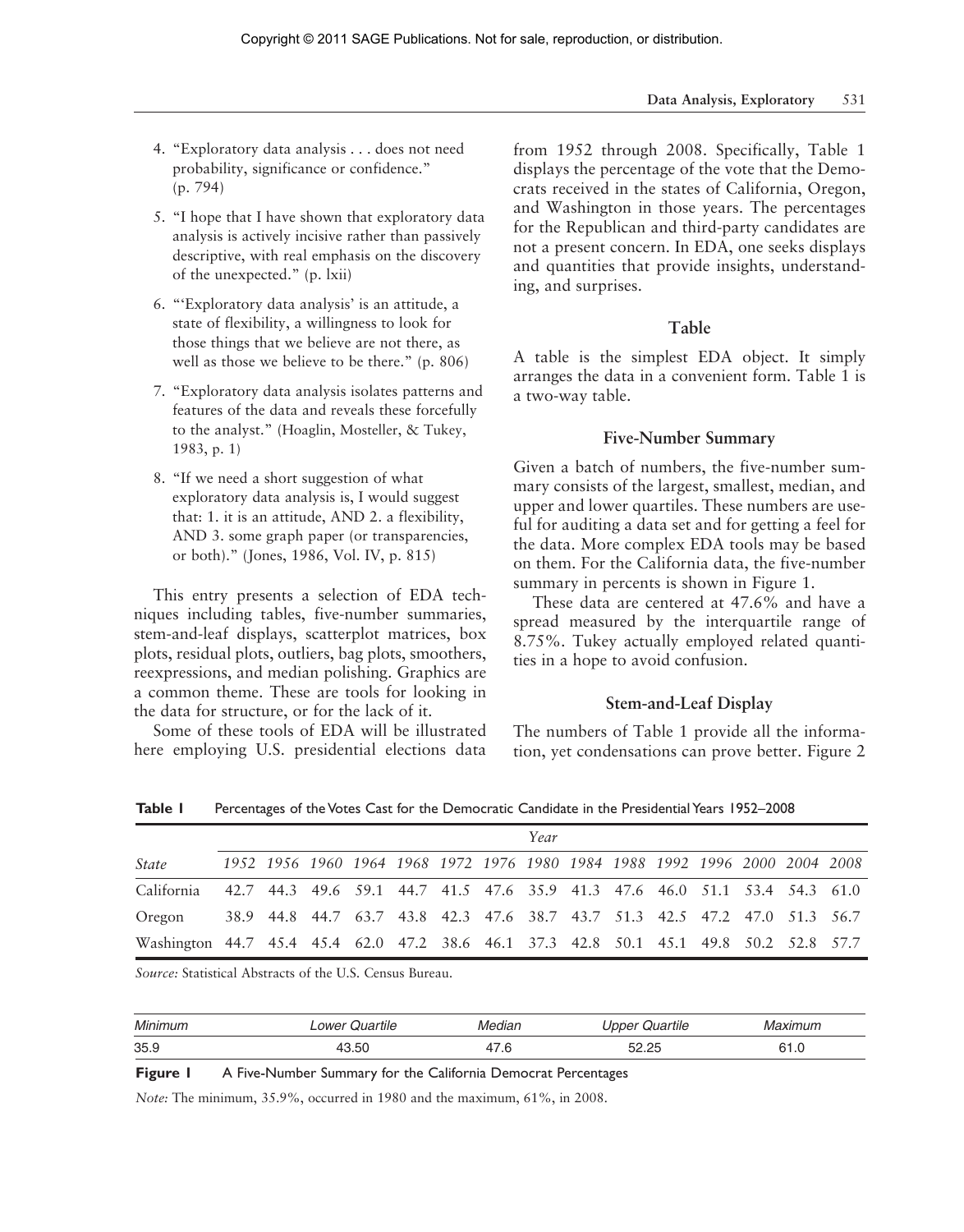| 3 6          | 3 6           |
|--------------|---------------|
| 4   12345688 | $4 + 1234$    |
| 5101349      | $4 + 5688$    |
| 6 1          | $5 \mid 0134$ |
|              | $5+9$         |
|              | $6 \mid 1$    |



provides a stem-and-leaf display for the data of the table. There are stems and leafs. The stem is a line with a value. See the numbers to the left of the " | ". The leaves are numbers on a stem, the righthand parts of the values displayed.

Using this exhibit, one can read, off various quartiles, the five-number summary approximately; see indications of skewness; and infer multiple modes.



**Figure 3** Scatterplots of Percentages for the States Versus Percentages for the States in Pairs

*Notes:* A least squares line has been added as a reference.  $CA = California$ ;  $OR = Oregon$ ;  $WA = Washington$ .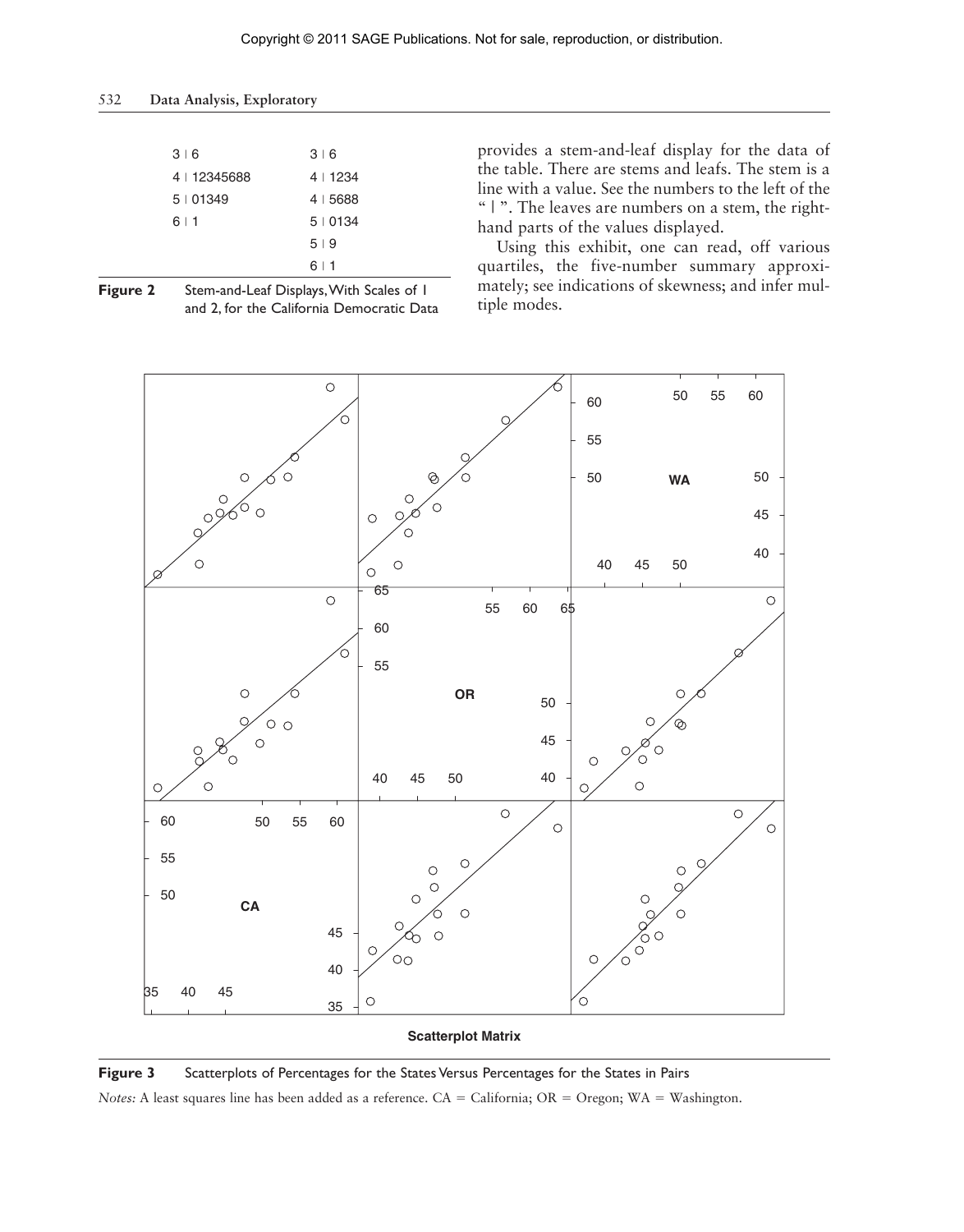## **Scatterplot Matrix**

Figure 3 displays individual scatterplots for the state pairs (CA, OR), (CA, WA), and (OR, WA). A least squares line has been added in each display to provide a reference. One sees the *x* and *y* values staying together. An advantage of the figure over three individual scatterplots is that one sees the plots simultaneously.

#### **Outliers**

An outlier is an observation strikingly far from some central value. It is an unusual value relative to the bulk of the data. Commonly computed quantities such as averages and least squares lines can be drastically affected by such values. Methods to detect outliers and to moderate their effects are needed. So far, the tools discussed in this entry have not found any clear outliers.

Box Plots A box plot consists of a rectangle with top and bottom sides at the levels of the quartiles, a horizontal line added at the level of the median, and whiskers, of length 1.5 times the interquartile range, added at the top and bottom. It is based on numerical values. Points outside these limits are plotted and are possible outliers. Figure 4 presents three box plots. When more than one box plot are present in a figure, they are referred to as *parallel box plots.*

Figure 4 presents a parallel box plot display for the presidential data. The California values tend to be higher than those of Oregon and Washington. Those show a single outlier each and a skewing toward higher values. Both the outliers are for the 1964 election.

#### **Residual Plots**

A residual plot is another tool for detecting outliers and noticing unusual patterns. Suppose there is a fit to the data, say, a least squares line. The residuals are then the differences between the data and their corresponding fitted values.

Consider the percentages in the table depending on the year of the election—that is, consider the data as a time series (Figure 5).

The time series of these three states track each other very well, and there is a suggestion of an outlier in each plot.



**Figure 4** Parallel Box Plots for the Percentages, One for Each State

*Note:*  $CA = California$ ;  $OR = Oregon$ ;  $WA = Washington$ .

Figure 6 shows the residuals for the three states.

Each display in Figure 6 shows an outlier near the top. They all correspond to year 1964. This was the first year after John Kennedy was assassinated, and Lyndon Johnson received a substantial sympathy vote. There also is a suggestion of temporal dependence.

With today's large data sets, one wishes for automatic ways to identify and handle outliers and other unusual values. One speaks of resistant/robust methods, resistant methods being those not overly sensitive to the presence of outliers and robust ones being those not affected strongly by long tails in the distribution. In the case of bivariate data, one can consider the bag plot.

#### **Bag Plots**

The bag plot is a generalization of the box plots of Figure 4. It is often a convenient way to study the scatter of bivariate data. In the construction of a bag plot, one needs a bivariate median, analogs of the quartiles, and whiskers. Tukey and his collaborators developed these. The center of the bag plot is the Tukey median. The "bag" surrounds the center and contains the 50% of the observations with the greatest depth. The "fence" separates inliers from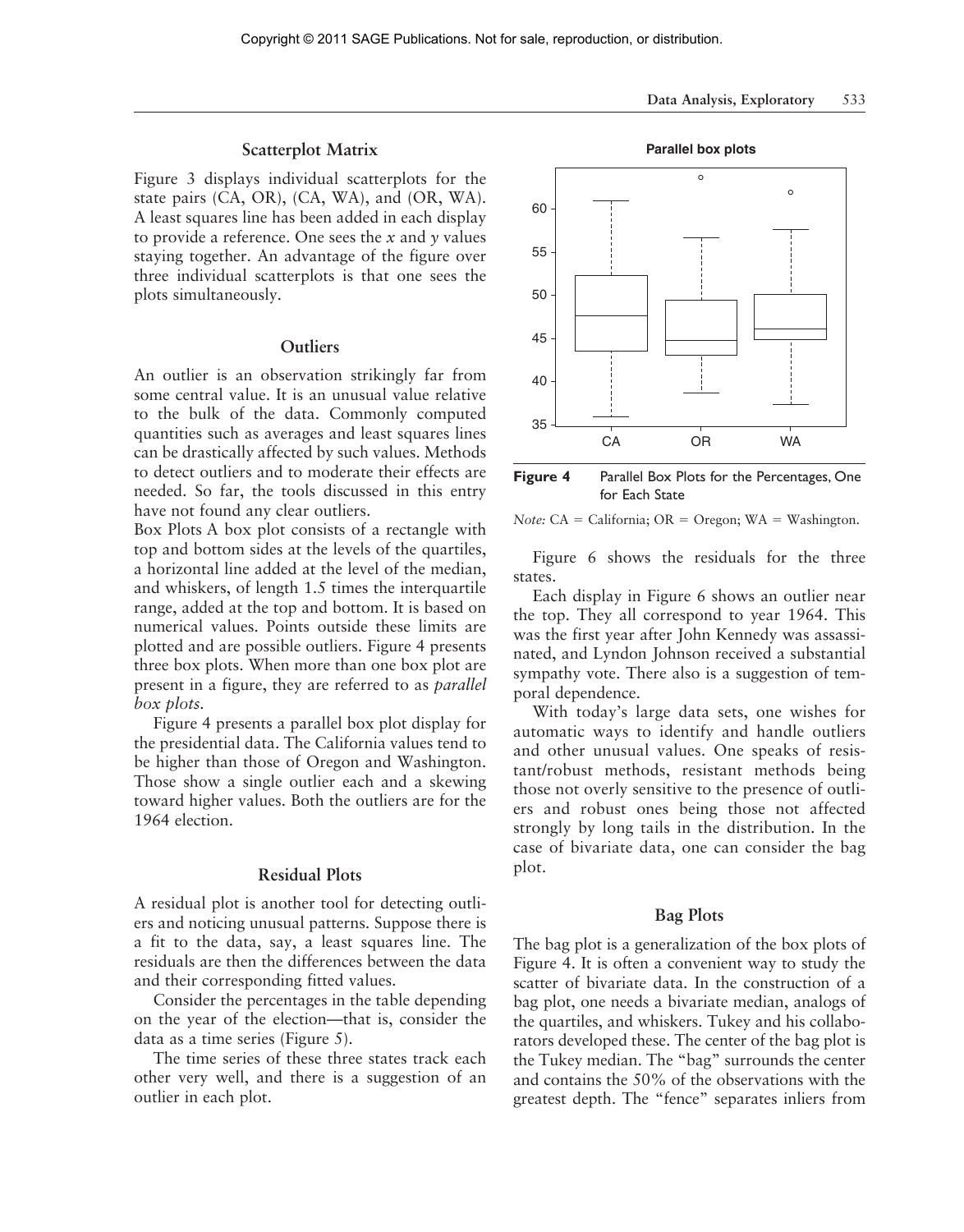

**Figure 5** Graphs of the Individual State Democrat Percentages Versus the Election Years *Notes:* A least squares line has been added as a reference. CA = California; OR = Oregon; WA = Washington.



**Figure 6** Residuals From Least Squares Line Versus Year With 0-Line Added

*Note:* CA = California; OR = Oregon; WA = Washington.

outliers. Lines called whiskers mark observations between the bag and the fence. The fence is obtained by inflating the bag, from the center, by a factor of 3.

Figure 7 provides bag plots for each of the pairs (CA, OR), (CA, WA), and (OR, WA).

One sees an apparent outlier in both the California versus Oregon and the California versus Washington cases. Interestingly there is not one for the Oregon versus Washington case. On inspection, it is seen that the outliers correspond to the 1964 election. One also sees that the points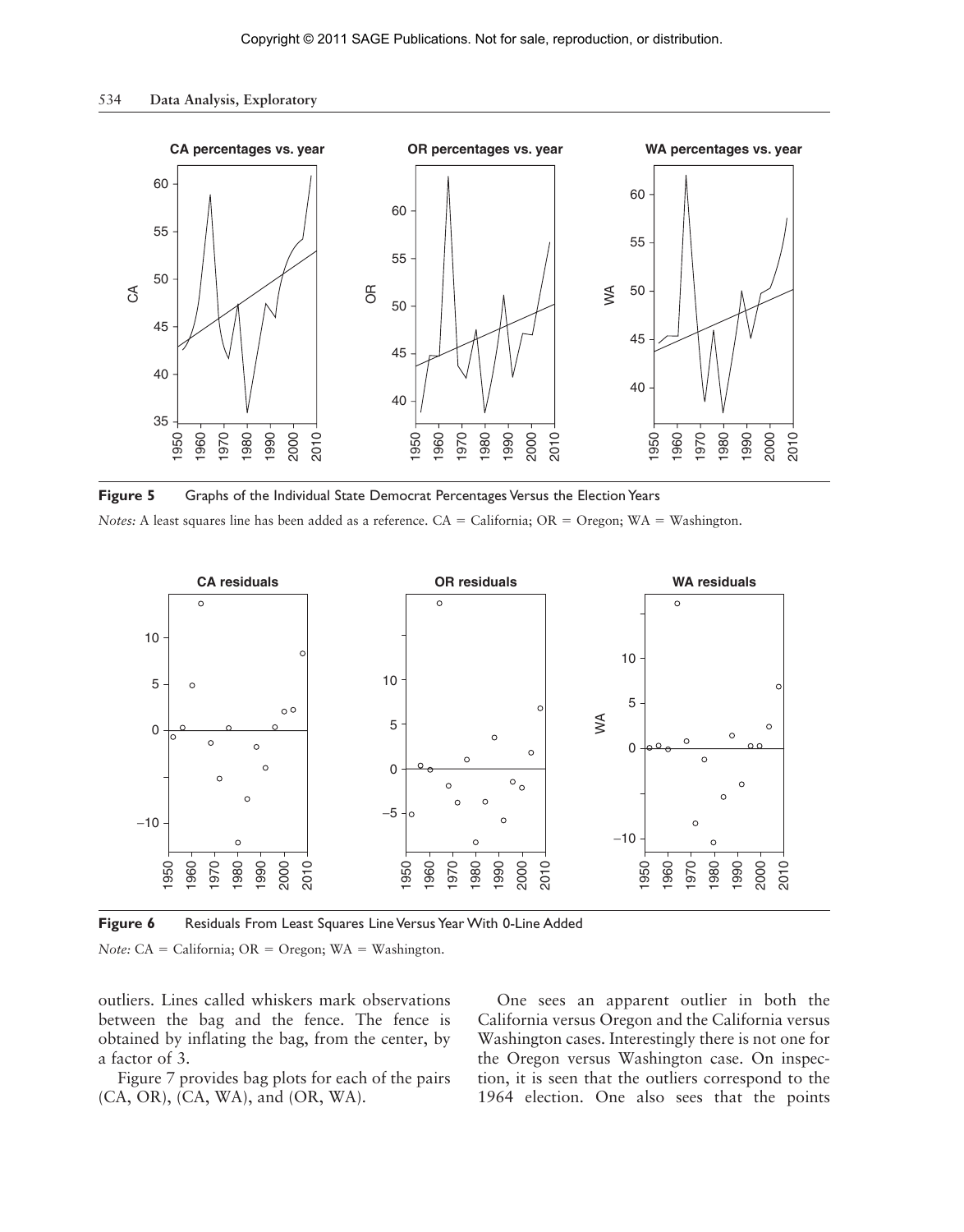

**Figure 7** Bag Plots for the State Pairs, Percentages Versus Percentages

*Note:* The bivariate median is the black spot within the bag (darker shading), and the fence is the outer boundary.

vaguely surround a line. Because of the bag plot's resistance to outliers, the unusual point does not affect its location and shape.

## **Smoother**

Smoothers have as a goal the replacement of a scatter of points by a smooth curve. Sometimes the effect of smoothing is dramatic and a signal appears. The curve resulting from smoothing might be a straight line. More usefully, a local least squares fit might be employed with the local curves,  $y = f(x)$ , a quadratics. The local character is often introduced by employing a kernel. A second kernel might be introduced to make the operation robust/resistant. It will have the effect of reducing the impact of points with large residuals.

Figure 8 shows the result of local smoothing of the Democrat percentages as a function of election year. The loess procedure was employed.



**Figure 8** Percents Versus Year With a Loess Curve Superposed

*Note:*  $CA = California$ ;  $OR = Oregon$ ;  $WA = Washington$ .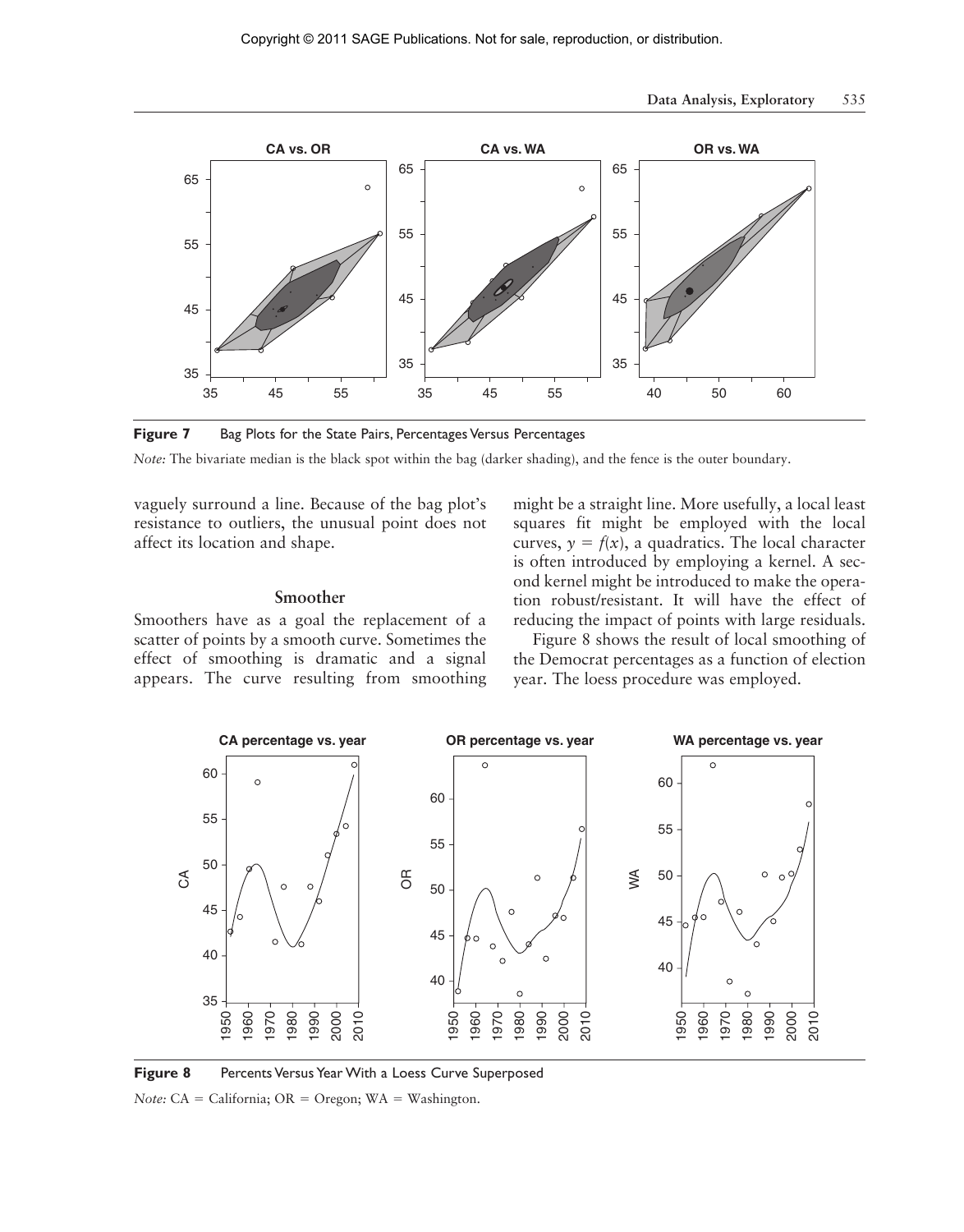

**Figure 9** The Curves Plotted Are Now Resistant to Outliers *Note:*  $CA = California$ ;  $OR = Oregon$ ;  $WA = Washington$ .



**Figure 10** The Year Effect Obtained for the Election Data via Median Polishing

*Note:*  $CA = California$ ;  $OR = Oregon$ ;  $WA = Washington$ .

The curves have a similar general appearance. They are pulled up by the outlier at the 1964 point.

## **Robust Variant**

The behavior in 1964 being understood to a degree, one would like an automatic way to obtain a curve not so strongly affected by this outlier. The loess procedure has a robust/resistant variant. The results follow in Figure 9.

Having understood that 1964 was an unusual year, one can use a robust curve to understand the other values better. The plots have similar shapes. One sees a general growth in the Democrat percentages starting around 1980. In this two-step procedure, it is important to study both the outlier and the robust/resistant curve.

#### **Reexpression**

This term refers to expressing the same information by different numbers, for example, using logit  $log(p/(1 - p))$  instead of the proportion p. The purpose may be additivity, obtaining straightness or symmetry, or making variability more nearly uniform.

The final method is a tool for working with two-way tables.

### **Median Polish**

This is a process of alternately finding and subtracting medians from rows and then columns and perhaps continuing to do this until the results do not change much. One purpose is to seek an additive model for a two-way table, in the presence of outliers in the data.

The state percentages in Table 1 form a  $3 \times 15$ table and a candidate for median polish. The resulting row (year) effects are shown in Figure 10.

These effects are not meant to be strongly affected by outliers. Figure 10 shows the same general curve as in Figure 5.